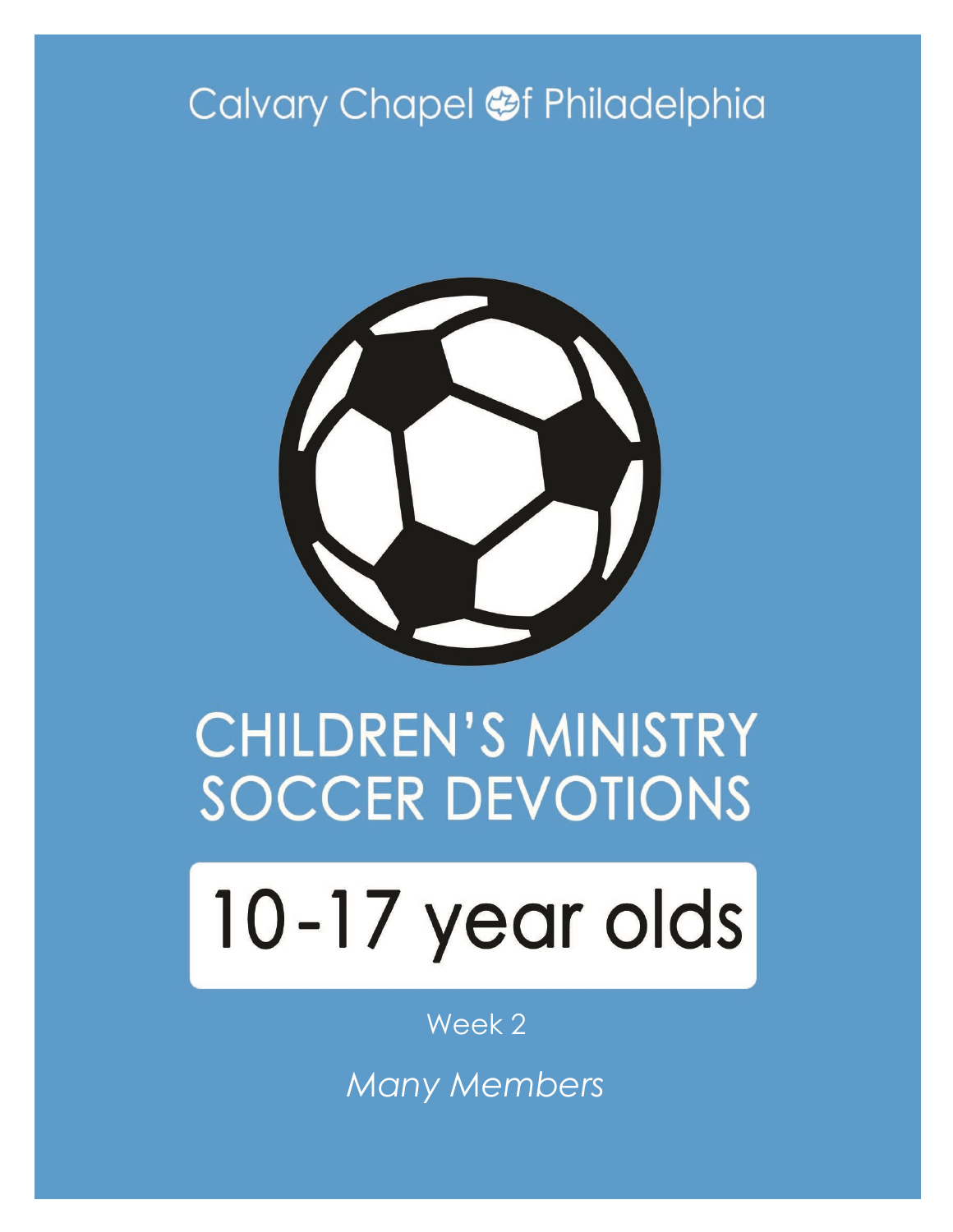#### Many Members

The objective is the goal or main teaching point of this week's study. If you convey one thing to your players, make it this.

Read this passage aloud to the kids, as it will be the focus of this week's study. Each week's memory verse will be in bold.

Our lessons for our older age groups are designed to be more discussion-based. This section is for the coach to read ahead of time so that he/she understands the goal of the discussion and is able to direct the conversation.

#### **Objective This study will show that in the Body of Christ (and on our team), every member plays an important part and is necessary.**

#### **Scripture Passage:**

"For in fact the body is not one member but many. If the foot should say, 'Because I am not a hand, I am not of the body,' is it therefore not of the body? And if the ear should say, 'Because I am not an eye, I am not of the body,' is it therefore not of the body? If the whole body were an eye, where would be the hearing? If the whole were hearing, where would be the smelling? **But now God has set the members, each one of them, in the body just as He pleased.** And if they were all one member, where would the body be? But now indeed there are many members, yet one body. And the eye cannot say to the hand, 'I have no need of you'; nor again the head to the feet, 'I have no need of you.' No, much rather, those members of the body which seem to be weaker are necessary." 1 Corinthians 12:14-22 (memory verse, 1 Cor 12:18, in **bold**)

#### **Coaches Guide**

Last week, we saw how different parts coming together to form one body gives us a picture of the Church, as well as of our team. Just as each part is designed differently to do what it was made to do, the Church is made up of many different people with different gifts, strengths, and weaknesses. In 1 Corinthians 12:14-22, Paul wrote to a church that believed Christians with certain gifts were more significant or spiritual than others. In these verses, Paul disproves their way of thinking.

To point out the folly of this belief, Paul again uses the image of a body. It would be ridiculous for a foot to feel unneeded and want to leave the body because it is not a hand. Both hands and feet do vital work for the body, and the body would be worse off without either of them. It would be equally ridiculous for an eye to tell a hand to leave the body because it was unnecessary. Each of our body parts perform important, vital functions, and to be at its best a body needs all of them.

The same way, every members of a team and of the Body of Christ is important. No believer or player on the team is unnecessary, nor are they so great that they don't need the rest of the Church or their team. Whether you are a defender, forward, midfielder, or goalie, you play an important role on the team. Whether you are gifted at teaching, taking care of people, evangelism, compassion or something else, you can be a valued part of what God's doing in the Church. We are all important and necessary to the Body of Christ and need one another.